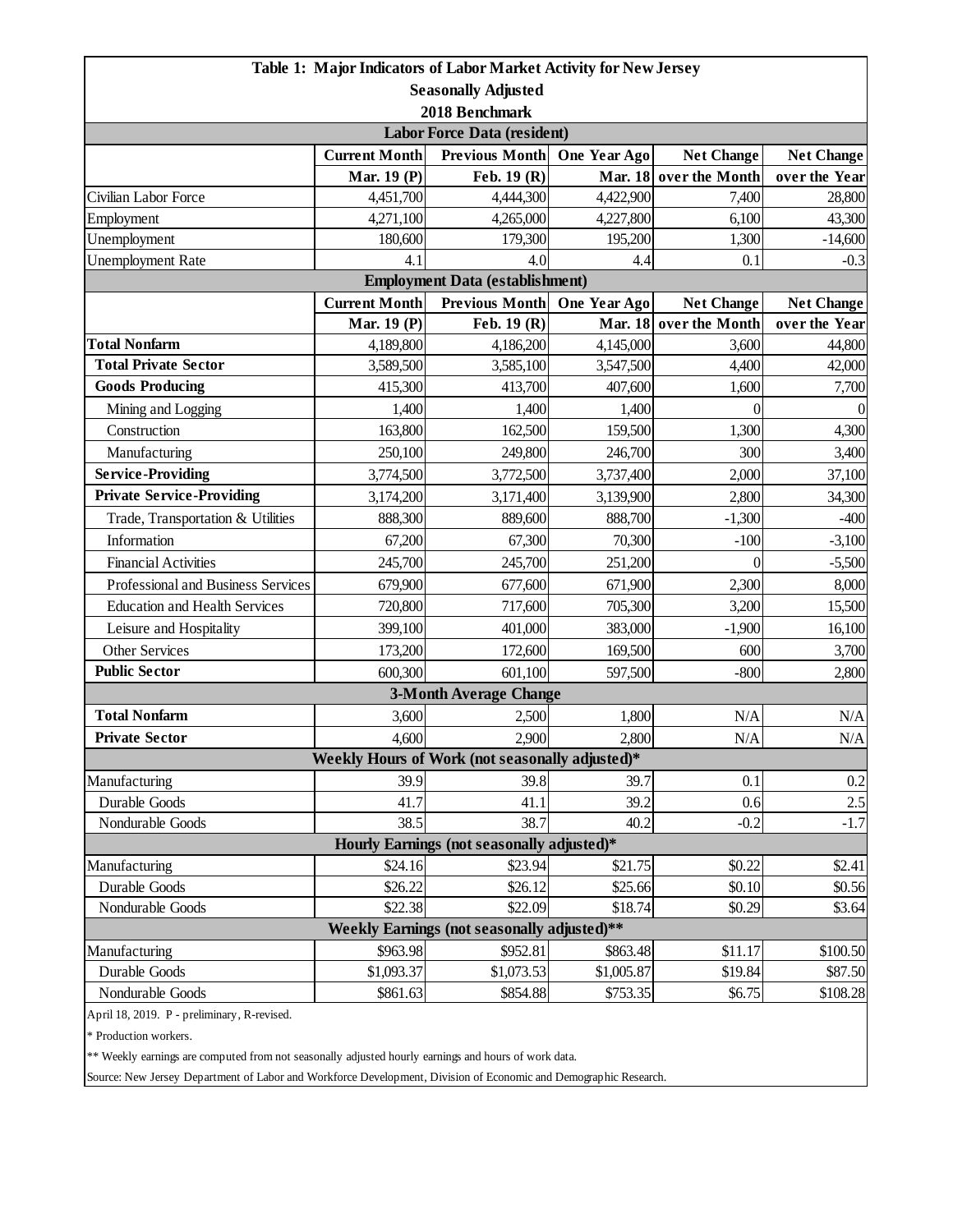| Table 2: New Jersey Civilian Labor Force Trends |                                                  |                                         |                                                                        |                        |                            |                             |  |
|-------------------------------------------------|--------------------------------------------------|-----------------------------------------|------------------------------------------------------------------------|------------------------|----------------------------|-----------------------------|--|
|                                                 | 2018 Benchmark<br><b>Not Seasonally Adjusted</b> |                                         |                                                                        |                        |                            |                             |  |
|                                                 |                                                  |                                         | <b>Mar. 18</b>                                                         | Mar. 19 (P)            | <b>Seasonally Adjusted</b> |                             |  |
| Civilian Labor Force                            | Mar. 19 (P)<br>4,450,700                         | Feb. 19 (R)<br>4,458,300                | 4,413,600                                                              | 4,451,700              | Feb. 19 (R)<br>4,444,300   | <b>Mar. 18</b><br>4,422,900 |  |
| Resident Employment                             | 4,268,100                                        | 4,250,800                               | 4,210,900                                                              | 4,271,100              | 4,265,000                  | 4,227,800                   |  |
| Unemployment                                    | 182,600                                          | 207,500                                 | 202,700                                                                | 180,600                | 179,300                    | 195,200                     |  |
| Unemployment Rate (%)                           | 4.1                                              | 4.7                                     | 4.6                                                                    | 4.1                    | 4.0                        | 4.4                         |  |
| Labor Force Participation Rate (%)              | 62.7                                             | 62.8                                    | 62.4                                                                   | 62.7                   | 62.6                       | 62.5                        |  |
| Employment/Population Ratio (%)                 | 60.1                                             | 59.9                                    | 59.5                                                                   | 60.2                   | 60.1                       | 59.8                        |  |
|                                                 |                                                  |                                         | New Jersey Civilian Labor Force Annual Averages 1998 - 2018            |                        |                            |                             |  |
| Year                                            | <b>Labor Force</b>                               |                                         | <b>Employment</b>                                                      |                        | Unemployment               | Rate $(\%$ )                |  |
| 1998                                            | 4,247,400                                        |                                         |                                                                        | 4,055,100              |                            | 4.5                         |  |
| 1999                                            | 4,288,700                                        |                                         | 4,096,300                                                              |                        | 192,300<br>192,400         | 4.5                         |  |
| 2000                                            | 4,282,100                                        |                                         |                                                                        |                        | 158,400                    | 3.7                         |  |
| 2001                                            |                                                  |                                         | 4,123,700<br>4,106,200                                                 |                        | 182,600                    | 4.3                         |  |
| 2002                                            | 4,288,800<br>4,346,200                           |                                         | 4,095,200                                                              |                        | 251,100                    | 5.8                         |  |
| 2003                                            | 4,347,200                                        |                                         |                                                                        | 4,093,700              |                            | 5.8                         |  |
| 2004                                            | 4,349,200                                        |                                         |                                                                        |                        | 253,500<br>210,300         | 4.8                         |  |
| 2005                                            | 4,391,600                                        |                                         |                                                                        | 4,138,800<br>4,194,900 |                            | 4.5                         |  |
| 2006                                            | 4,445,900                                        |                                         | 4,236,500                                                              |                        | 196,700<br>209,400         | 4.7                         |  |
| 2007                                            | 4,441,800                                        |                                         | 4,251,800                                                              |                        | 190,000                    | 4.3                         |  |
| 2008                                            | 4,504,400                                        |                                         | 4,264,000                                                              |                        | 240,500                    | 5.3                         |  |
| 2009                                            |                                                  |                                         |                                                                        |                        | 412,100                    | 9.1                         |  |
| 2010                                            | 4,550,600                                        |                                         |                                                                        | 4,138,600              |                            | 9.5                         |  |
| 2011                                            | 4,555,300<br>4,565,300                           |                                         | 4,121,500                                                              |                        | 433,900                    | 9.3                         |  |
|                                                 |                                                  |                                         | 4,138,500                                                              |                        | 426,800                    |                             |  |
| 2012                                            | 4,588,000                                        |                                         | 4,160,000                                                              |                        | 428,000                    | 9.3                         |  |
| 2013                                            | 4,548,600                                        |                                         | 4,173,800                                                              |                        | 374,700                    | 8.2                         |  |
| 2014                                            | 4,487,000                                        |                                         | 4,183,500                                                              |                        | 303,500                    | 6.8                         |  |
| 2015                                            | 4,489,000                                        |                                         | 4,229,200                                                              |                        | 259,800                    | 5.8                         |  |
| 2016                                            | 4,474,700                                        |                                         | 4,252,100                                                              |                        | 222,600                    | 5.0                         |  |
| 2017<br>2018                                    | 4,453,500<br>4,422,900                           |                                         | 4,247,500<br>4,239,600                                                 |                        | 206,000<br>183,400         | 4.6<br>4.1                  |  |
|                                                 |                                                  |                                         | Seasonally Adjusted Civilian Labor Force Data for New Jersey 2018-2019 |                        |                            |                             |  |
| Date                                            |                                                  | <b>Labor Force</b><br><b>Employment</b> |                                                                        |                        | Unemployment               | Rate %                      |  |
| Jan 2018                                        | 4,429,800                                        |                                         | 4,226,400                                                              |                        | 203,400                    | 4.6                         |  |
| Feb                                             | 4,425,500                                        |                                         | 4,226,100                                                              |                        | 199,300                    | 4.5                         |  |
| Mar                                             | 4,422,900                                        |                                         | 4,227,800                                                              |                        | 195,200                    | 4.4                         |  |
| Apr                                             | 4,421,000                                        |                                         | 4,230,100                                                              |                        | 190,900                    | 4.3                         |  |
| May                                             | 4,418,900                                        |                                         | 4,232,200                                                              |                        | 186,700                    | 4.2                         |  |
| Jun                                             | 4,417,100                                        |                                         | 4,234,700                                                              |                        | 182,300                    | 4.1                         |  |
| $_{\rm{Jul}}$                                   | 4,416,700                                        |                                         | 4,238,600                                                              |                        | 178,100                    | 4.0                         |  |
| Aug                                             | 4,417,500                                        |                                         | 4,242,800                                                              |                        | 174,800                    | 4.0                         |  |
| Sep<br>Oct                                      | 4,419,900                                        |                                         | 4,247,500<br>4,251,400                                                 |                        | 172,400<br>171,400         | 3.9<br>3.9                  |  |
| Nov                                             | 4,422,800<br>4,424,300                           |                                         | 4,252,200                                                              |                        | 172,100                    | 3.9                         |  |
| Dec                                             | 4,424,800                                        |                                         | 4,252,000                                                              |                        | 172,800                    | 3.9                         |  |
|                                                 |                                                  |                                         |                                                                        |                        |                            |                             |  |
| Jan 2019                                        | 4,434,900                                        |                                         | 4,259,300                                                              |                        | 175,600                    | 4.0                         |  |
| Feb $(R)$                                       | 4,444,300                                        |                                         | 4,265,000                                                              |                        | 179,300                    | 4.0                         |  |
| Mar(P)                                          | 4,451,700                                        |                                         | 4,271,100                                                              |                        | 180,600                    | 4.1                         |  |
| Apr                                             |                                                  |                                         |                                                                        |                        |                            |                             |  |
| May                                             |                                                  |                                         |                                                                        |                        |                            |                             |  |
| Jun                                             |                                                  |                                         |                                                                        |                        |                            |                             |  |
| $_{\rm{Jul}}$                                   |                                                  |                                         |                                                                        |                        |                            |                             |  |
| Aug                                             |                                                  |                                         |                                                                        |                        |                            |                             |  |
| Sep                                             |                                                  |                                         |                                                                        |                        |                            |                             |  |
| Oct                                             |                                                  |                                         |                                                                        |                        |                            |                             |  |
| Nov                                             |                                                  |                                         |                                                                        |                        |                            |                             |  |
| $\rm Dec$                                       |                                                  |                                         |                                                                        |                        |                            |                             |  |

Source: New Jersey Department of Labor and Workforce Development, Division of Economic & Demographic Research. April 18, 2019. P - preliminary, R-revised.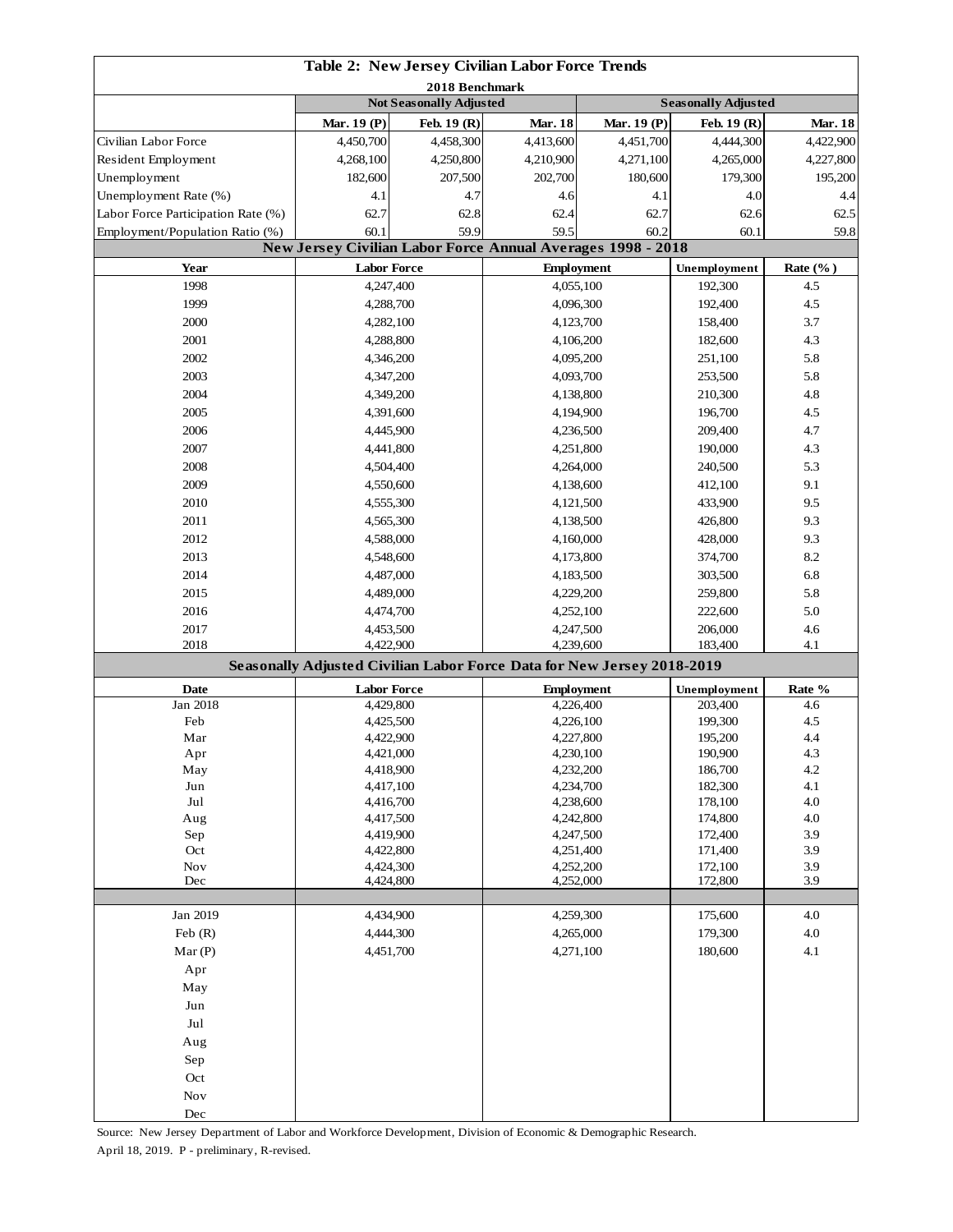| Table 3: New Jersey Nonfarm Employment by Industry for March 2019 |                      |                       |                  |                   |  |  |  |
|-------------------------------------------------------------------|----------------------|-----------------------|------------------|-------------------|--|--|--|
| <b>Not Seasonally Adjusted, 2018 Benchmark</b>                    |                      |                       |                  |                   |  |  |  |
|                                                                   | <b>Current Month</b> | <b>Previous Month</b> | One Year Ago     | <b>Net Change</b> |  |  |  |
| Industry                                                          | Mar. 19 (P)          | Feb. 19 (R)           | <b>Mar. 18</b>   | over the Year     |  |  |  |
| Total Nonfarm<br><b>Total Private Sector</b>                      | 4,134,400            | 4,105,800             | 4,087,500        | 46,900            |  |  |  |
|                                                                   | 3,522,200            | 3,494,800             | 3,479,900        | 42,300            |  |  |  |
| Goods Producing<br>Mining & Logging                               | 404,900<br>1,300     | 400,300               | 396,800<br>1,300 | 8,100<br>$\bf{0}$ |  |  |  |
| Construction                                                      | 154,700              | 1,300<br>150,900      | 150,300          | 4,400             |  |  |  |
| <b>Manufacturing</b>                                              | 248,900              | 248,100               | 245,200          | 3,700             |  |  |  |
| Durable Goods*                                                    | 116,500              | 116,000               | 114,200          | 2,300             |  |  |  |
| <b>Fabricated Metal Products</b>                                  | 21,900               | 21,800                | 21,800           | 100               |  |  |  |
| Machinery Manufacturing                                           | 14,000               | 13,900                | 13,800           | 200               |  |  |  |
| Computer and Electronic Products                                  | 24,900               | 24,800                | 24,100           | 800               |  |  |  |
| Miscellaneous Manufacturing                                       | 18,600               | 18,600                | 18,200           | 400               |  |  |  |
| Nondurable Goods*                                                 | 132,400              | 132,100               | 131,000          | 1,400             |  |  |  |
| Food Manufacturing                                                | 35,700               | 35,600                | 35,400           | 300               |  |  |  |
| Printing and Related Support                                      | 13,000               | 12,900                | 13,500           | $-500$            |  |  |  |
| <b>Chemical Manufacturing</b>                                     | 43,600               | 43,500                | 42,600           | 1,000             |  |  |  |
| Pharmaceutical and Medicine                                       | 22,300               | 22,300                | 22,100           | 200               |  |  |  |
| Service-Providing                                                 | 3,729,500            | 3,705,500             | 3,690,700        | 38,800            |  |  |  |
| Private Service-Providing                                         | 3,117,300            | 3,094,500             | 3,083,100        | 34,200            |  |  |  |
| <b>Trade, Transportation, and Utilities</b>                       | 875,600              | 875,200               | 873,200          | 2,400             |  |  |  |
| Wholesale Trade*                                                  | 213,900              | 214,400               | 214,000          | -100              |  |  |  |
| Retail Trade*                                                     | 450,000              | 446,900               | 449,400          | 600               |  |  |  |
| Building Material & Garden Equip. and Supplies Dealers            | 33,600               | 31,900                | 33,300           | 300               |  |  |  |
| Food and Beverage Stores                                          | 112,700              | 112,300               | 111,700          | 1,000             |  |  |  |
| Health and Personal Care Stores                                   | 37,300               | 37,000                | 38,200           | $-900$            |  |  |  |
| Clothing and Clothing Accessories Stores                          | 47,300               | 47,200                | 48,100           | -800              |  |  |  |
| Sporting Goods, Hobby, Musical Inst., and Book Stores             | 12,800               | 12,900                | 14,500           | $-1,700$          |  |  |  |
| <b>General Merchandise Stores</b>                                 | 70,800               | 72,000                | 71,100           | -300              |  |  |  |
| Transportation, Warehousing, and Utilities                        | 211,700              | 213,900               | 209,800          | 1,900             |  |  |  |
| Utilities*                                                        | 15,800               | 15,700                | 15,200           | 600               |  |  |  |
| Transportation & Warehousing*                                     | 195,900              | 198,200               | 194,600          | 1,300             |  |  |  |
| <b>Information</b>                                                | 67,100               | 66,800                | 70,000           | $-2,900$          |  |  |  |
| Publishing Industries (except Internet)                           | 16,900               | 16,900                | 17,300           | -400              |  |  |  |
| Telecommunications                                                | 24,700               | 24,800                | 26,200           | $-1,500$          |  |  |  |
| Data Processing, Hosting, and Related Services                    | 10,300               | 10,200                | 10,300           |                   |  |  |  |
| <b>Financial Activities</b>                                       | 243,600              | 243,300               | 249,200          | $-5,600$          |  |  |  |
| Finance and Insurance*                                            | 187,300              | 188,200               | 191,400          | $-4,100$          |  |  |  |
| Financial Investments and Related Activities                      | 38,200               | 38,400                | 37,700           | 500               |  |  |  |
| Insurance Carriers and Related Activities                         | 77,900               | 78,300                | 79,800           | $-1,900$          |  |  |  |
| Real Estate and Rental and Leasing*                               | 56,300               | 55,100                | 57,800           | $-1,500$          |  |  |  |
| <b>Professional and Business Services</b>                         | 665,900              | 656,400               | 658,000          | 7,900             |  |  |  |
| Professional, Scientific, and Technical Services*                 | 305,200              | 303,300               | 302,100          | 3,100             |  |  |  |
| Management of Companies and Enterprises*                          | 83,200               | 83,400                | 83,200           | $\Omega$          |  |  |  |
| Administrative Support & Waste Management/Remediation*            | 277,500              | 269,700               | 272,700          | 4,800             |  |  |  |
| <b>Education and Health Services</b>                              | 725,700              | 718,800               | 709,100          | 16,600            |  |  |  |
| Educational Services*                                             | 120,800              | 120,600               | 114,200          | 6,600             |  |  |  |
| Health Care and Social Assistance*                                | 604,900              | 598,200               | 594,900          | 10,000            |  |  |  |
| Hospitals                                                         | 164,200              | 163,700               | 162,800          | 1,400             |  |  |  |
| Nursing and Residential Care Facilities                           | 97,400               | 96,900                | 96,200           | 1,200             |  |  |  |
| Social Assistance                                                 | 98,800               | 98,100                | 98,700           | 100               |  |  |  |
| <b>Leisure and Hospitality</b>                                    | 368,400              | 364,600               | 356,200          | 12,200            |  |  |  |
| Arts, Entertainment, and Recreation*                              | 56,200               | 53,700                | 56,300           | -100              |  |  |  |
| Accommodation and Food Services*                                  | 312,200              | 310,900               | 299,900          | 12,300            |  |  |  |
| Food Services and Drinking Places                                 | 262,100              | 261,400               | 255,100          | 7,000             |  |  |  |
| <b>Other Services</b>                                             | 171,000              | 169,400               | 167,400          | 3,600             |  |  |  |
| Repair and Maintenance                                            | 33,100               | 32,500                | 33,200           | $-100$            |  |  |  |
| Personal and Laundry Services                                     | 64,000               | 63,500                | 60,800           | 3,200<br>500      |  |  |  |
| Religious, Grantmaking, Civic, Professional and Similar Org.      | 73,900               | 73,400                | 73,400           | 4,600             |  |  |  |
| Government                                                        | 612,200              | 611,000               | 607,600          |                   |  |  |  |

April 18, 2019 P - preliminary, R-revised. Shaded rows denote supersector series, \* denote sector series.

Source: New Jersey Department of Labor and Workforce Development, Division of Economic and Demographic Research.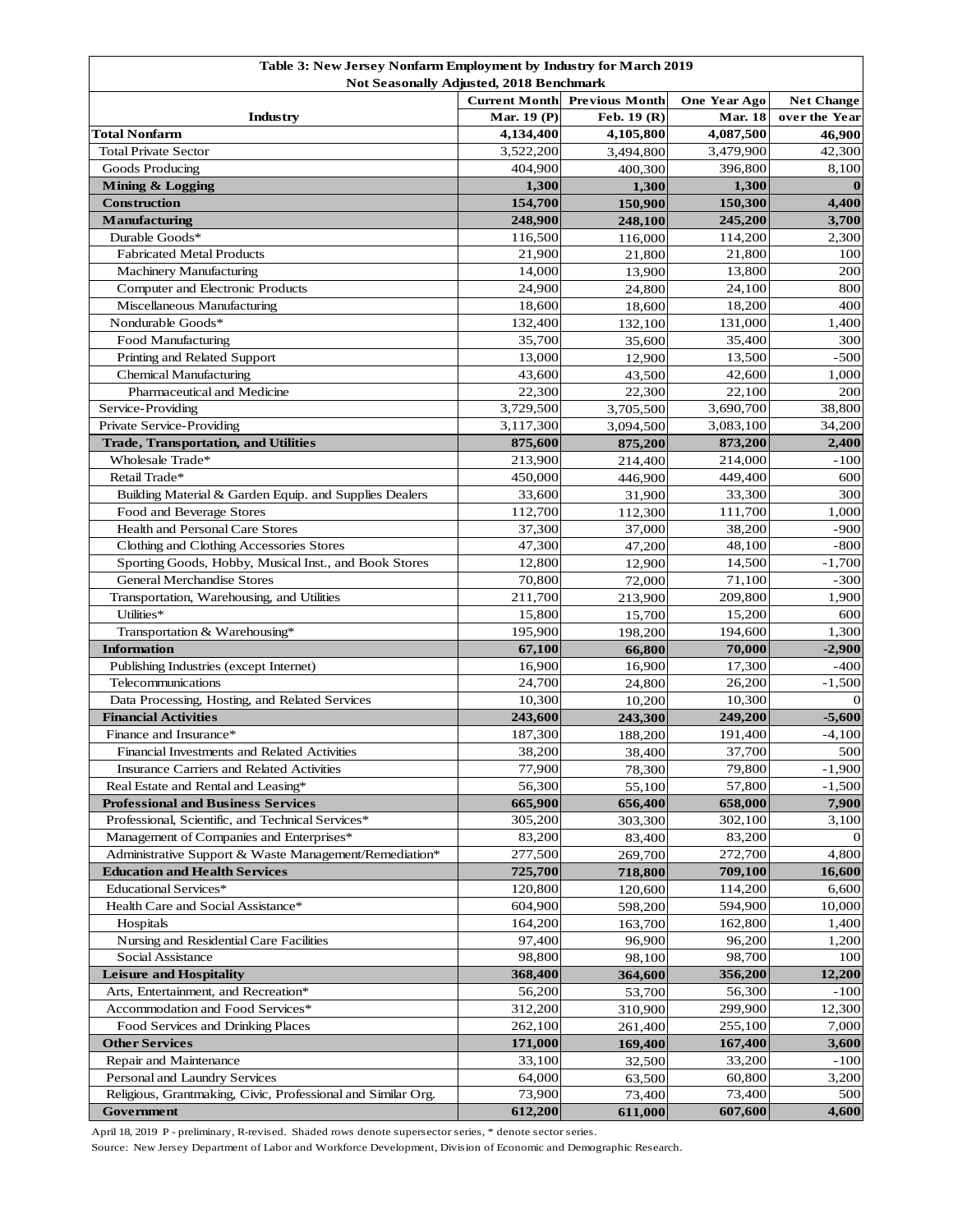| Table 4: New Jersey Nonfarm Employment 2018 Benchmark |              |              |                                         |              |                  |         |  |
|-------------------------------------------------------|--------------|--------------|-----------------------------------------|--------------|------------------|---------|--|
| <b>Annual Averages</b>                                |              |              |                                         |              |                  |         |  |
|                                                       | <b>Total</b> |              | <b>Public</b>                           |              |                  |         |  |
|                                                       |              |              |                                         |              | Service-         |         |  |
| Year                                                  |              | <b>Total</b> | Manufacturing                           | Construction | <b>Providing</b> |         |  |
| 1998                                                  | 3,797,000    | 3,228,800    | 427,400                                 | 136,100      | 2,663,000        | 568,300 |  |
| 1999                                                  | 3,896,500    | 3,322,600    | 420,500                                 | 143,600      | 2,756,300        | 573,900 |  |
| 2000                                                  | 3,989,400    | 3,404,600    | 419,600                                 | 149,600      | 2,833,400        | 584,800 |  |
| 2001                                                  | 3,991,200    | 3,392,900    | 399,200                                 | 158,800      | 2,833,200        | 598,400 |  |
| 2002                                                  | 3,977,500    | 3,368,300    | 365,100                                 | 162,600      | 2,839,100        | 609,100 |  |
| 2003                                                  | 3,970,600    | 3,353,400    | 348,000                                 | 160,500      | 2,843,300        | 617,300 |  |
| 2004                                                  | 3,990,800    | 3,362,400    | 335,800                                 | 165,900      | 2,859,100        | 628,400 |  |
| 2005                                                  | 4,030,700    | 3,394,600    | 327,800                                 | 169,100      | 2,896,000        | 636,100 |  |
| 2006                                                  | 4,061,500    | 3,420,100    | 321,100                                 | 174,900      | 2,922,400        | 641,400 |  |
| 2007                                                  | 4,068,400    | 3,427,000    | 308,400                                 | 172,300      | 2,944,700        | 641,400 |  |
| 2008                                                  | 4,039,300    | 3,396,900    | 295,400                                 | 164,500      | 2,935,300        | 642,500 |  |
| 2009                                                  | 3,884,600    | 3,239,300    | 260,900                                 | 138,600      | 2,838,200        | 645,300 |  |
| 2010                                                  | 3,838,500    | 3,206,000    | 252,200                                 | 129,500      | 2,823,000        | 632,500 |  |
| 2011                                                  | 3,837,000    | 3,225,900    | 246,900                                 | 129,900      | 2,847,800        | 611,100 |  |
| 2012                                                  | 3,879,500    | 3,271,700    | 241,000                                 | 130,400      | 2,899,000        | 607,800 |  |
| 2013                                                  | 3,923,800    | 3,317,000    | 238,800                                 | 137,600      | 2,939,300        | 606,800 |  |
| 2014                                                  | 3,955,900    | 3,348,000    | 238,800                                 | 141,600      | 2,966,100        | 607,900 |  |
| 2015                                                  | 4,000,100    | 3,397,800    | 238,800                                 | 148,400      | 3,009,200        | 602,300 |  |
| 2016                                                  | 4,060,400    | 3,459,400    | 242,100                                 | 153,500      | 3,062,500        | 601,000 |  |
| 2017                                                  | 4,117,200    | 3,515,600    | 244,600                                 | 156,100      | 3,113,500        | 601,600 |  |
| 2018                                                  | 4,154,800    | 3,554,200    | 247,400                                 | 157,900      | 3,147,600        | 600,500 |  |
|                                                       |              |              | <b>Seasonally Adjusted Monthly Data</b> |              |                  |         |  |
| 2018                                                  |              |              |                                         |              |                  |         |  |
| Jan                                                   | 4,138,900    | 3,540,500    | 246,300                                 | 156,200      | 3,136,600        | 598,400 |  |
| Feb                                                   | 4,150,600    | 3,551,700    | 246,600                                 | 159,300      | 3,144,400        | 598,900 |  |
| Mar                                                   | 4,145,000    | 3,547,500    | 246,700                                 | 159,500      | 3,139,900        | 597,500 |  |
| Apr                                                   | 4,148,000    | 3,549,800    | 247,300                                 | 157,200      | 3,143,900        | 598,200 |  |
| May                                                   | 4,147,900    | 3,549,500    | 246,900                                 | 156,900      | 3,144,300        | 598,400 |  |
| Jun                                                   | 4,157,000    | 3,556,300    | 247,400                                 | 157,100      | 3,150,400        | 600,700 |  |
| Jul                                                   | 4,153,700    | 3,551,900    | 246,800                                 | 156,400      | 3,147,300        | 601,800 |  |
| Aug                                                   | 4,153,700    | 3,551,200    | 247,000                                 | 156,200      | 3,146,600        | 602,500 |  |
| Sep                                                   | 4,152,600    | 3,550,400    | 246,700                                 | 156,500      | 3,145,800        | 602,200 |  |
| Oct                                                   | 4,175,600    | 3,572,500    | 248,600                                 | 158,400      | 3,164,100        | 603,100 |  |
| <b>Nov</b>                                            | 4,178,600    | 3,576,300    | 249,100                                 | 160,400      | 3,165,400        | 602,300 |  |
| Dec                                                   | 4,179,100    | 3,575,700    | 249,200                                 | 161,200      | 3,163,900        | 603,400 |  |
| 2019                                                  |              |              |                                         |              |                  |         |  |
| Jan                                                   | 4,191,300    | 3,591,600    | 249,500                                 | 163,200      | 3,177,500        | 599,700 |  |
| Feb(R)                                                | 4,186,200    | 3,585,100    | 249,800                                 | 162,500      | 3,171,400        | 601,100 |  |
| Mar $(P)$                                             | 4,189,800    | 3,589,500    | 250,100                                 | 163,800      | 3,174,200        | 600,300 |  |
|                                                       |              |              |                                         |              |                  |         |  |
| Apr                                                   |              |              |                                         |              |                  |         |  |
| May                                                   |              |              |                                         |              |                  |         |  |
| Jun                                                   |              |              |                                         |              |                  |         |  |
| Jul                                                   |              |              |                                         |              |                  |         |  |
| Aug                                                   |              |              |                                         |              |                  |         |  |
| Sep                                                   |              |              |                                         |              |                  |         |  |
| Oct                                                   |              |              |                                         |              |                  |         |  |
| <b>Nov</b>                                            |              |              |                                         |              |                  |         |  |
| Dec                                                   |              |              |                                         |              |                  |         |  |

April 18, 2019 P - preliminary, R-revised.

Source: New Jersey Department of Labor and Workforce Development, Division of Economic & Demographic Research.